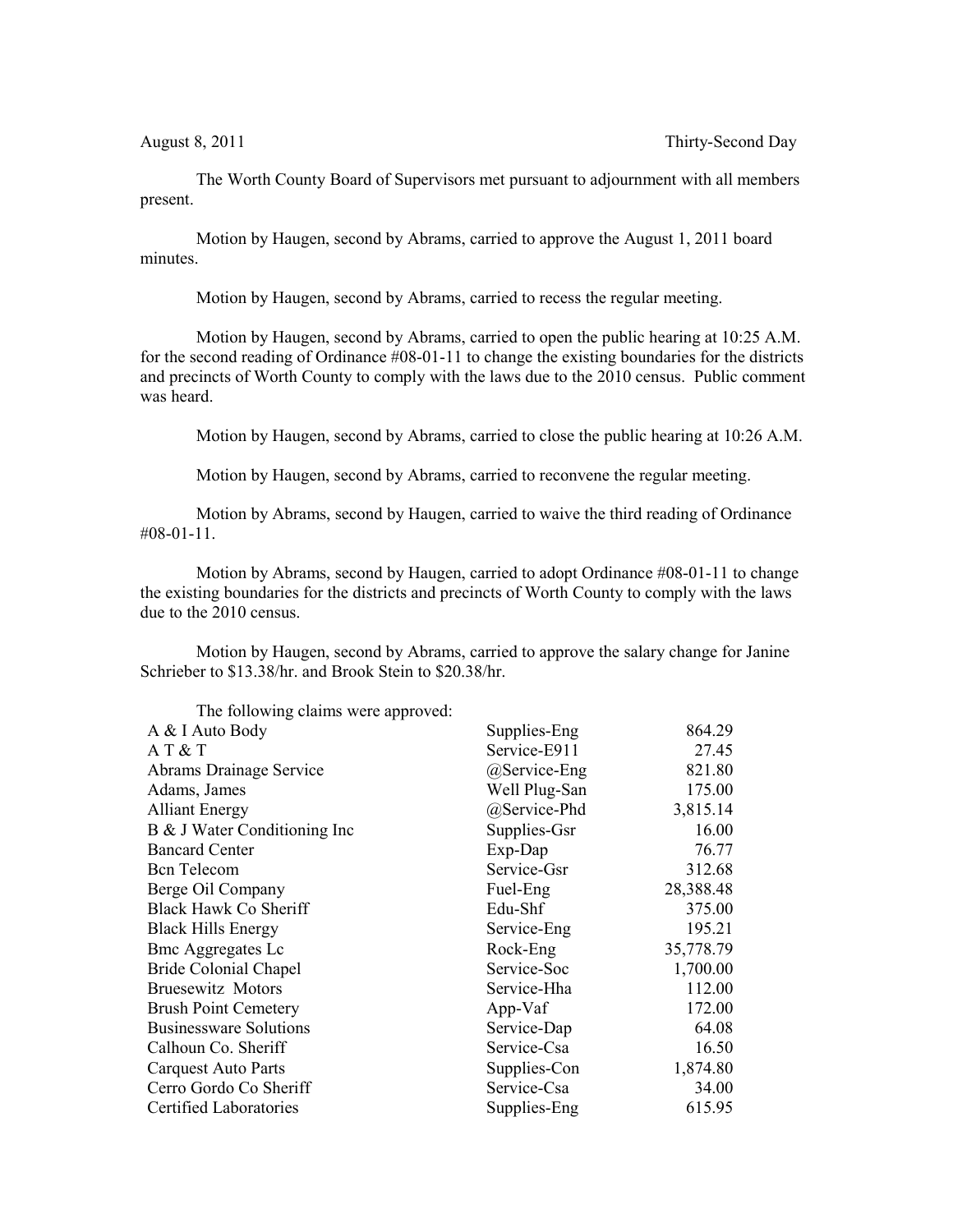| City of Joice                                 | Service-Eng             | 36.05      |
|-----------------------------------------------|-------------------------|------------|
| City of Kensett                               | Service-Eng             | 41.50      |
| City of Manly                                 | Service-Eng             | 35.34      |
| City of Northwood                             | Service-Vaf             | 132.40     |
| Clark, Kay                                    | Exp-Aud                 | 393.44     |
| $D & L$ Equipment                             | Supplies-Eng            | 864.67     |
| Dave Syverson Ford Truck                      | Supplies-Eng            | 119.22     |
| Des Moines Stamp Mfg Co                       | Supplies-Att            | 57.40      |
| Diamond Mowers Inc                            | Parts-Eng               | 41.84      |
| Duncan Heights Inc                            | Service-Mha             | 3,025.23   |
| Ehrich, Cherrice                              | Mileage-Mha             | 51.50      |
| Eilertson Repair                              | Service-Shf             | 65.00      |
| <b>Electronic Specialties</b>                 | Fee-Eng                 | 210.00     |
| Emmet Co. Sheriff                             | Service-Csa             | 71.10      |
| Falkstone Llc                                 | Rock-Eng                | 571.18     |
| Fisher, Jane                                  | Mileage-Mha             | 27.81      |
| Floyd County Sheriff                          | Service-Csa             | 18.00      |
| Franklin County Sheriff                       | Service-Csa             | 57.84      |
| Galls An Aramark Co                           | Supplies-Shf            | 110.97     |
| Greve Law Office                              | Copies-Att              | 100.00     |
| Hancock Co Sheriff                            | Service-Csa             | 58.40      |
| Hanson, Gary                                  | Exp-Eng                 | 235.00     |
| Haugen, David                                 | Exp-Sup                 | 114.85     |
| Hawkeye Foodservice Dist                      | Supplies-Shf            | 289.19     |
| Heartland Asphalt Inc                         | Service-Eng             | 6,456.00   |
| Huber Supply Co                               | Supplies-Eng            | 163.50     |
| <b>Iaccb Conference</b>                       | Edu-Con                 | 450.00     |
| Imwca                                         | Work Comp-Ins           | 9,204.00   |
| Iowa Dept of Public Health                    | Supplies-Rec            | 67.50      |
| <b>Iowa Prison Industries</b>                 | Supplies-Eng            | 1,078.66   |
|                                               | Reimburse-Eng           | 475.70     |
| <b>Ipers</b><br>Jensen, Bobbie                | Mileage-Mha             | 76.22      |
| Joe's Collision & Performance                 | Service-Shf             | 2,592.10   |
|                                               |                         | 1,600.00   |
| Johnson Vinyl Graphics<br>Kathleen's Care Inc | Sign-Con<br>Service-Mha | 744.00     |
|                                               |                         |            |
| Kossuth County Cpc                            | @Reimburse-Mha          | 2,148.27   |
| Kossuth County Sheriff                        | Service-Csa             | 16.00      |
| Kuennen, Tina L                               | Supplies-Gsr            | 10.67      |
| L R Falk Const Co                             | Rock-Eng                | 119,294.85 |
| <b>Larsen Plumbing</b>                        | Equip-Eng               | 398.29     |
| Larson Contracting, Inc.                      | Service-Eng             | 9,250.00   |
| <b>Lawson Products Inc</b>                    | Supplies-Con            | 248.34     |
| Lenz Signs                                    | Service-Ema             | 542.83     |
| Low's Standard                                | Fuel-Asr                | 108.07     |
| Mail Services Llc                             | Service-Trs             | 256.90     |
| Manly Junction Signal                         | Service-Ema             | 16.69      |
| Marshall & Swift Inc                          | Supplies-Gsr            | 167.43     |
| Martin Marietta Materials                     | Rock-Eng                | 13,404.98  |
| Mason City Clinic                             | Service-Chm             | 712.00     |
| Mason City Fire And Rescue                    | Service-Mex             | 300.00     |